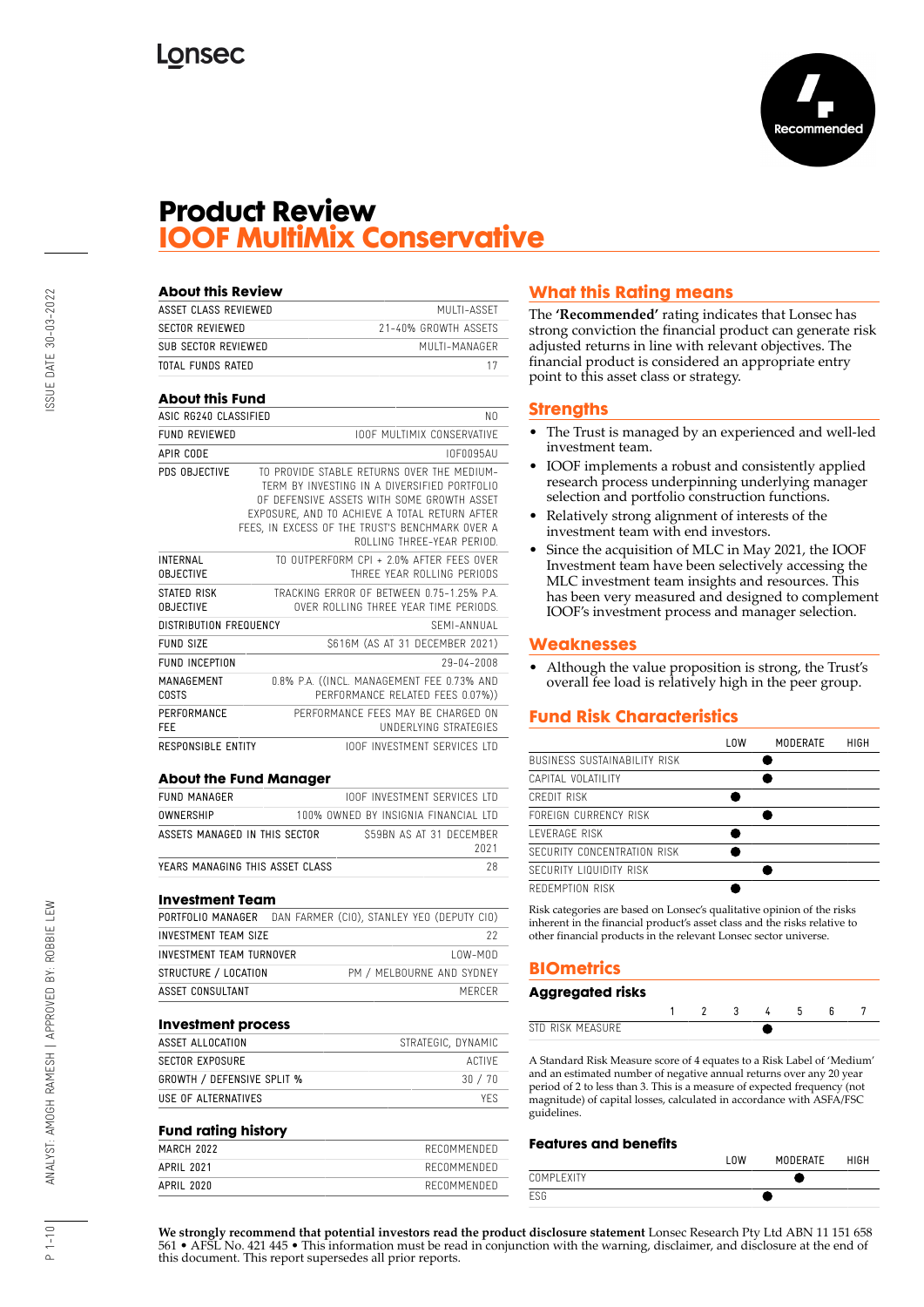# **IOOF MultiMix Conservative**

#### **Fee profile**

|                      | <b>INW</b> | MODERATE | HIGH |
|----------------------|------------|----------|------|
| FFFS VS. UNIVERSE    |            |          |      |
| FFFS VS. ASSFT CLASS |            |          |      |
| FFFS VS. SUB-SFCTOR. |            |          |      |

Fee BIOmetrics are a function of expected total fee as a percentage of expected total return.

## **What is this Fund?**

- The IOOF MultiMix Conservative Trust ('the Trust') is a 30%/70% growth/defensive Multi-Manager offering that has exposure to a broad range of asset classes (including equities, fixed interest, property and alternatives) and employs a selection of specialist investment managers.
- The Trust is managed by IOOF Investment Services Ltd ('IOOF' or 'the Manager'). IOOF adopts a Multi-Manager and active investment approach. IOOF's investment philosophy is guided by a number of key principles which have foundations in academic research. Firstly, active investment managers can outperform sector benchmarks over the long term. Secondly, in-depth research and analysis can provide superior insight and provide the potential for outperformance. In addition, the Strategic Asset Allocation (SAA) decision is the single largest contributor to a portfolio's success, actively (or tactically) moving from the SAA in the short term can be a source of unrewarded risk, and investment style can have a significant impact on performance.
- The Manager seeks to generate returns through SAA, medium-term Strategic Tilting and active manager selection. The Trust is constructed to be style neutral.
- The current ongoing annual fees and cost to investors in the Trust includes (a) management fees and costs of 0.80% p.a. which comprise 0.73% p.a. management fee and a 0.07% performance fee and (b) net transaction costs for the Trust which were 0.14% p.a. for the 12-month period ended 30 June 2021. The PDS has not rolled since 30 November 2019. Transaction costs include explicit (e.g. brokerage, stamp duty, clearing) and implicit (buy/sell spreads in multi-asset) costs of buying and selling underlying assets (like shares or fixed income) and the cost of hedging/protection strategies incurred in managing the Trust. These costs are not paid to the Manager. Some transaction costs may be incurred due to investor activity (e.g. buying securities when new application money flows into the Trust and selling securities to meet Trust redemptions) and these may be recouped via the Trust's buy/sell spreads (an investor activity fee). As at the time of this review, the Trust's buy/sell spreads were 0.06%/0.07% but as these can change frequently depending on market conditions, please refer to the Manager for the latest information.

## **Using this Fund**

**This is General Advice only and should be read in conjunction with the Disclaimer, Disclosure and Warning on the final page.**

- Lonsec notes that the Manager has produced a Target Market Determination ('TMD') which forms part of the Responsible Entity's Design and Distribution Obligations for the Trust. Lonsec has collected the TMD that has been provided by the Manager and notes that this should be referred to for further details on the Target Market Summary, Description of Target Market and Review Triggers.
- Multi-Asset Class Multi-Manager Funds are well suited to investors who desire a diversified portfolio, but have limited capital to invest.
- The Trust is suitable for investors who are seeking an income stream with some capital growth attached. It has a high exposure to fixed income securities, but also includes exposure to share and property markets. It is suited to medium-term investors who are seeking a reasonable degree of capital stability, but who also want to protect their assets from inflation.

## **Suggested Lonsec risk profile suitability**

SECURE DEFENSIVE CONSERVATIVE BALANCED GROWTH HIGH GROWTH

For guidance on appropriate asset allocations and risk profiles, refer to the latest Lonsec Strategic Asset Allocation Review and Risk Profile Definitions on our website.

## **Changes Since Previous Lonsec Review**

- IOOF Holdings Ltd has changed its name to Insignia Financial Ltd. The Insignia Financial Group is made up of a number of leading brands including IOOF and MLC.
- Since the acquisition, there have been no significant changes to the investment philosophy and/or process.
- Within fixed interest, the Manager replaced T Rowe Price with Ardea Investment Management and PIMCO with PGIM Australia Pty Ltd.
- Since the acquisition of MLC in May 2021, the IOOF Investment team have been selectively accessing the MLC investment team insights and resources. This has been very measured and designed to complement IOOF's investment process and manager selection.
- The Investment team has obtained access to MLC Asset Management's consulting resource – JANA. The input from JANA has thus far been limited compared to the services received from the incumbent dedicated asset consultant – Mercer.

Lonsec Research Pty Ltd ABN 11 151 658 561 • AFSL No. 421 445 • This information must be read in conjunction with the warning, disclaimer, and disclosure at the end of this document. This report supersedes all prior reports.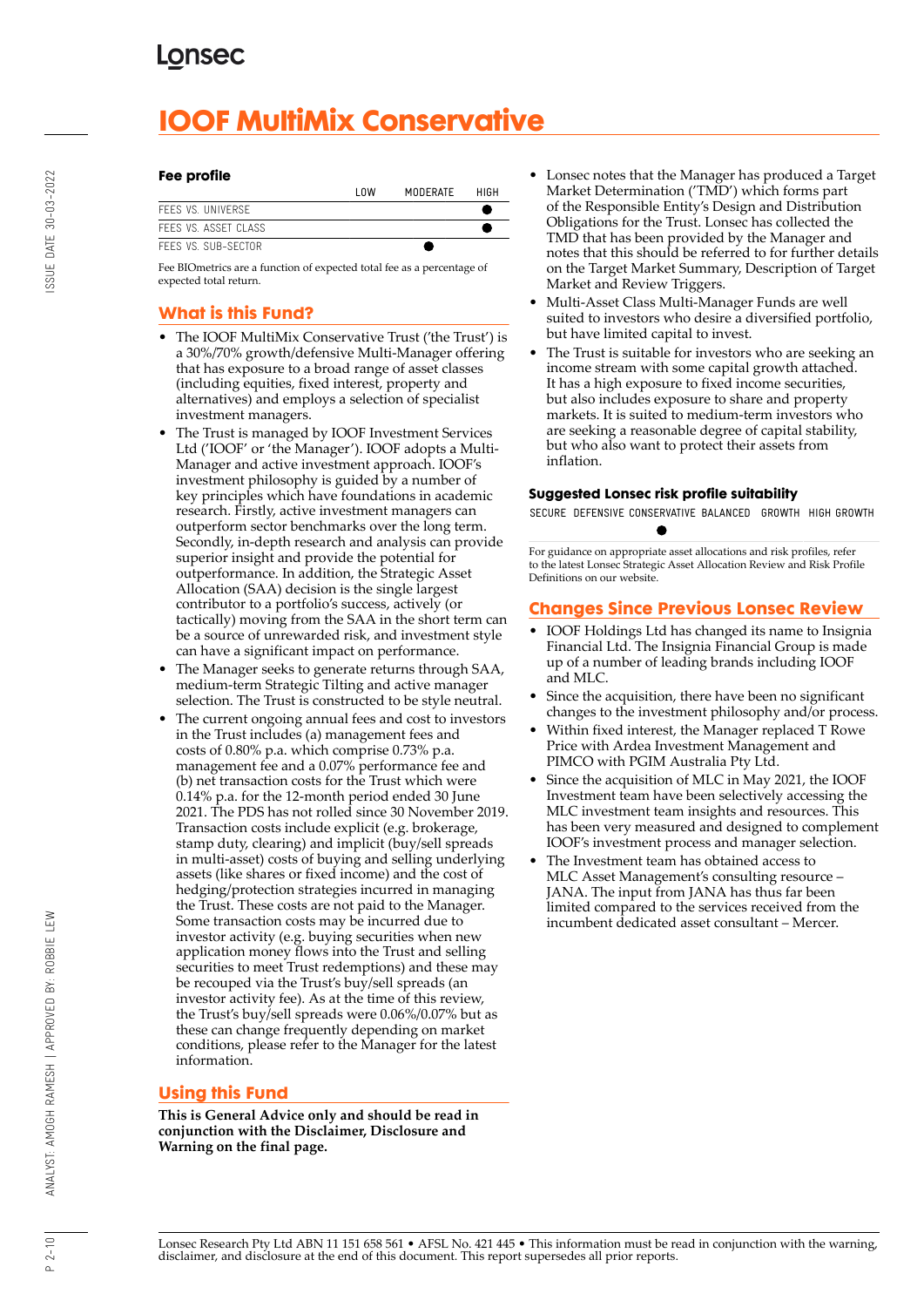# **IOOF MultiMix Conservative**

## **Lonsec Opinion of this Fund**

### **People and resources**

- In May 2021, Insignia Financial Ltd (ASX code: IFL) completed its transaction agreement with the National Australia Bank (ASX Code: NAB) to acquire 100% of the MLC wealth management business. Upon finalisation of this transaction, the investment resources and personnel have begun working together to manage their respective products. With both businesses having significant experience in investment management, there are positive synergies meaning the collaboration has been additive to both parties. Further, there have been minimal disruptions to investment processes or personnel. Lonsec believes this process was professionally managed and has therefore resulted in a smooth transition and ongoing function for both businesses. Reporting lines, roles and responsibilities remain clear and undisrupted.
- The investment team is led by CIO Dan Farmer and further succession planning efforts also saw the appointment of Stanley Yeo as Deputy CIO and Head of Equities. Farmer previously managed the Australian equities portfolios at IOOF, and prior to joining the organisation, was Senior Executive Investments at Telstra Super. Lonsec believes that Farmer possesses the appropriate experience and skills to lead the team and has skilfully navigated the changes that have arisen from the MLC/Insignia Financial Ltd merger.
- The team consists of 22 people in total, other than Farmer and Yeo. The rest of the team comprises six heads of asset class/implementation, one head of governance, five portfolio/asset managers, one asset allocation manager, three performance analysts, three implementation analysts and one governance specialist. IOOF does not have resources solely dedicated to managing the diversified Trusts, which are the responsibility of Yeo.
- IOOF relies on the services of an external asset consultant, Mercer, when formulating individual strategies. Mercer provides ad-hoc advice and is an important input in terms of formulating strategic asset allocation and strategic tilting. Lonsec views Mercer as well-equipped to provide guidance and advice to the team. Lonsec believes there is a balance to be struck by the Manager when considering advice from Mercer whilst maintaining full discretion over portfolio management decisions. Pleasingly, their working relationship appears collaborative but this will continue to be an area of focus for Lonsec in future reviews.
- The Manager's variable remuneration structure is measured against individual asset sector benchmarks and peer group comparisons and is linked to rolling one and three-year performance periods. Lonsec considers this to be a reasonable alignment with short and medium-term performance, however less so with longer-term objectives in high risk profile funds managed by the team. IOOF allows members of the investment team to receive their bonuses (up to 100% base) in IFL shares. Lonsec views this change positively and believes it promotes further alignment and retention across the team. Lonsec understands the scheme is available to more senior investors Farmer and Yeo have additional locked-up

periods for three years with respective tenure and performance hurdles in place.

## **Asset allocation**

- IOOF has a clearly defined SAA process that is segregated into three primary steps: 1) Develop risk and return estimates and ensure they are consistent with the Trust's guidelines, 2) Stress test the predefined asset allocation under various different scenarios, 3) Implement the desired allocation across the portfolio. Lonsec believes the overall SAA process is reasonably intuitive and pragmatic, and not unlike peers in this sector.
- IOOF also employs a 'Strategic Tilting' framework whereby occasional deviations from long term SAA are made when the Manager views markets to be at extremes of mispricing. Lonsec is supportive of this approach, believing it may provide a basis for improving the risk/return outcome for investors. Furthermore, Lonsec is encouraged by IOOF introducing dedicated resourcing to the asset allocation process.
- In recent years, Lonsec has noticed a more concerted effort to conduct more regular reviews of the static SAA benchmarks. Lonsec has been supportive of this effort, as the active approach to SAA provides not only a source of value add (or loss minimisation in down markets) but also encourages innovation (new asset classes and strategies), well-developed insights and more timely adoption of market innovations and emerging trends.
- In February 2021, the Manager undertook its SAA review with Mercer and no changes were made. Of note, the SAA review with Mercer is conducted every three years and every other year the SAA review is conducted internally.

## **Research approach**

- IOOF's research process integrates both quantitative and qualitative factors. The quantitative process is used to establish specific risk/return objectives at both the Trust and sector level and also to assist in the screening, modelling and identifying investment managers that in aggregate have the attributes to construct a blended portfolio to meet a specific return and risk target. Overall, Lonsec considers IOOF's manager research process to be detailed and transparent.
- IOOF's research process aims to establish a narrow universe of funds that have been filtered by various criteria including IOOF's house views on suitable styles of managers for given asset classes and managers rated highly by Mercer. While Lonsec has a positive view of the depth and breadth of Mercer's domestic and global investment manager coverage, Lonsec is mindful of increased turnover within Mercer's Manager Research Boutique (MRB) over recent years. Combined with IOOF's sector specialist model, Mercer's MRB has allowed the Manager to undertake research across a broader range of underlying managers and strategies. Stability at Mercer will be important to IOOF and the Trust's management.
- Pleasingly, IOOF has a well-developed list of designated backup managers in the event of an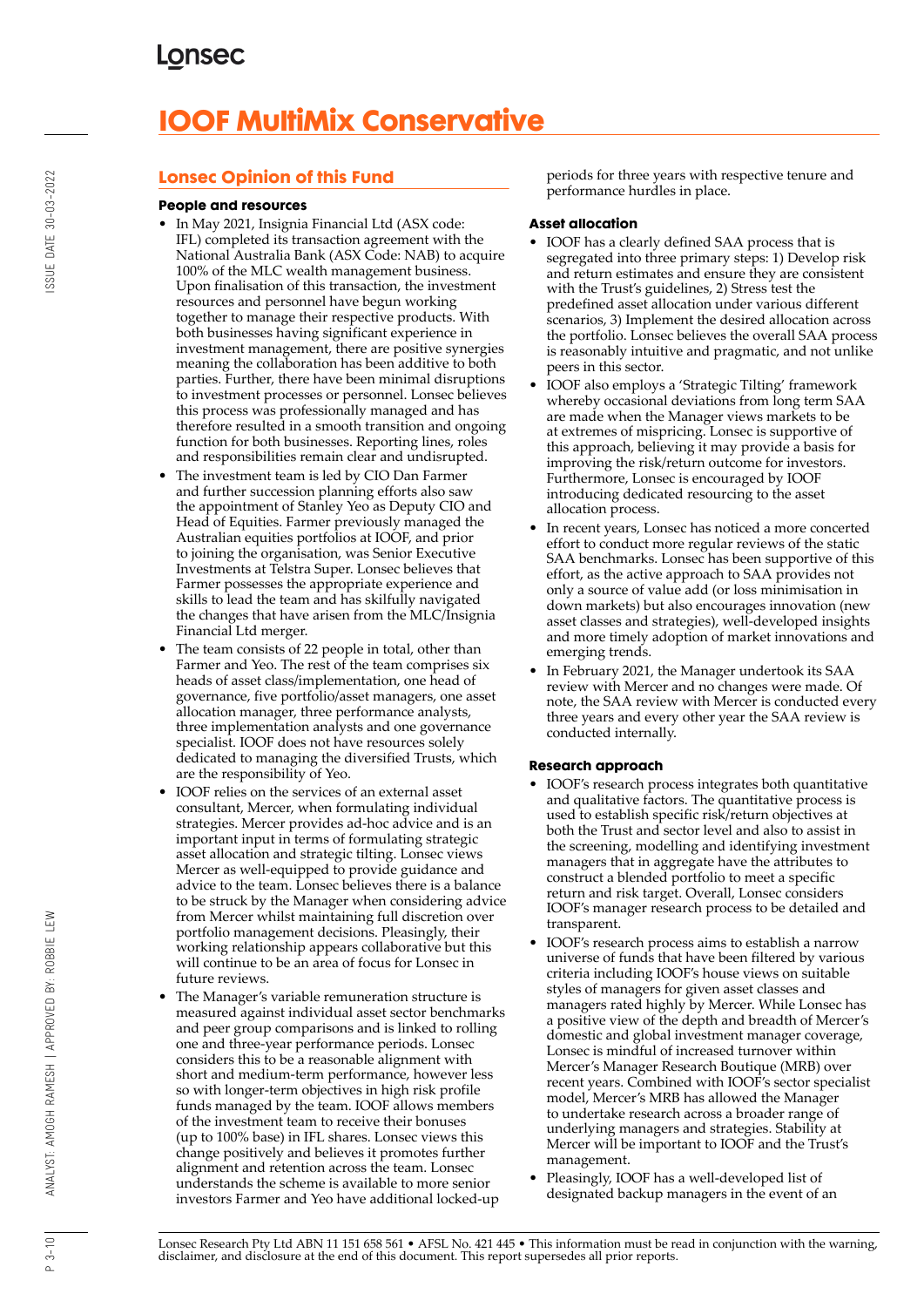# **IOOF MultiMix Conservative**

adverse scenario eventuating (i.e. key Portfolio Manager departing). Lonsec looks favourably on multi-manager strategies having well-formulated contingency plans, believing it to be consistent with industry 'best practice'.

## **Portfolio construction**

- IOOF's portfolio construction process is largely dependent on its desired level of volatility, its macroeconomic assessment of markets and its underlying manager research effort. Initially, individual sector specialists are responsible for constructing their individual sleeves of the portfolio, with an optimisation process taking place separately at the headline fund level.
- Pleasingly the Manager has opted to diversify its underlying exposures across a wide array of individual asset classes, notably, equities, fixed interest, listed and unlisted property and alternatives. Lonsec looks favourably on multi manager offerings diversifying their underlying asset class selection, believing it can promote a wider source of alpha generation.
- Lonsec considers it necessary to have a robust compliance culture and well-integrated backoffice infrastructure to adequately manage internal mandates. In this regard, Lonsec believes IOOF is capable of managing these mandates but will continue to reassess this aspect in future reviews.

## **ESG Integration**

- The Manager has articulated a commitment to the integration of ESG within their investment process with evidence of a policy framework and public positioning. The ESG policy is freely available on the firm's website. Overall Lonsec views the strength of this commitment to be in line with peers.
- The level of disclosure with respect to the Manager's proxy voting policy and voting outcomes is in-line with peers with a limited policy framework. While reporting on voting decisions is publicly available, the reporting is lagging peers. The Manager does not provide any details on engagement policy or engagement outcomes.
- There is clear evidence of ESG incorporation when selecting a manager. Elements of ESG are visible throughout the product design process. High-level monitoring of ESG characteristics at the manager level is evident. Overall ESG integration within the investment process is in-line with peers.
- The lead portfolio manager demonstrates an ability to engage on broad ESG topics and the Manager has a systematic approach to track engagement outcomes. ESG is integrated across the majority of the portfolio. The Manager has an observable approach to performing detailed look-through ESG analysis of underlying holdings. Overall, on a peer relative basis, Lonsec considers the overall level of ESG integration within the Trust to be low to moderate.

### **Risk management**

- Lonsec has been satisfied with the structure of the risk management functions embedded within the investment process. While continually evolving, the Manager has integrated compliance systems that enable underlying mandates to be implemented to ensure compliance with their predefined guidelines.
- Underlying managers are typically accessed via separately managed accounts enabling IOOF to tailor mandates to its requirements, e.g. maximum stock bet limits or maximum cash holdings. Lonsec considers this a positive structure as it can facilitate tighter portfolio construction, better product design control, the opportunity for better pricing, improved tax efficiency for investors and the ability to manage implementation and transitions more efficiently.
- IOOF closely monitors manager portfolios and weightings on a daily basis and investigates daily any excess return outliers exceeding the 99% confidence level. In Lonsec's opinion, ongoing mandate monitoring is very important within the Multi-Manager structure, as it is just as critical for underlying managers to be adhering to their investment process as it is that the process is of high quality.
- The Product Operational Accounting and the Office of the Responsible Entity undertakes operational due diligence on potential investment managers and undertakes annual reviews of the operational risks associated with employed managers. Lonsec views this positively as it reduces the workload of Portfolio Managers and improves specialisation.
- The team is continuing to improve the transparency of the underlying portfolios, and have added these portfolios into Bloomberg PORT and FactSet.

## **Performance**

- To 31 January 2022, the Trust returned 5.6% p.a. and 5.3% p.a. net of fees over three- and five- years, respectively.
- Compared to peers, the Trust's three- and five-year net returns were above the peer median respectively. Pleasingly, the Trust's volatility and maximum drawdown were considerably below the peer median over the corresponding period. This has led to a riskadjusted return (as measured by the Sharpe ratio) well above peers over the three- and five years to 31 January 2022.
- The defensive alternatives portfolio outperformed its fixed interest benchmark, with infrastructure the biggest contributor. The international equities portfolio underperformed its benchmark due to its overweight to emerging markets.

## **Overall**

• Lonsec has maintained the Trust's **'Recommended'** rating following its most recent review. The rating reflects the high regard and conviction for the experience and calibre of the investment team. The rating is also underpinned by Lonsec's positive view of the Trust's robust and repeatable investment process. Notably, the increased resourcing post integration of the OnePath team provides a further depth of expertise within investment management, asset allocation and risk management.

ANALYST: AMOGH RAMESH | APPROVED BY: ROBBIE LEW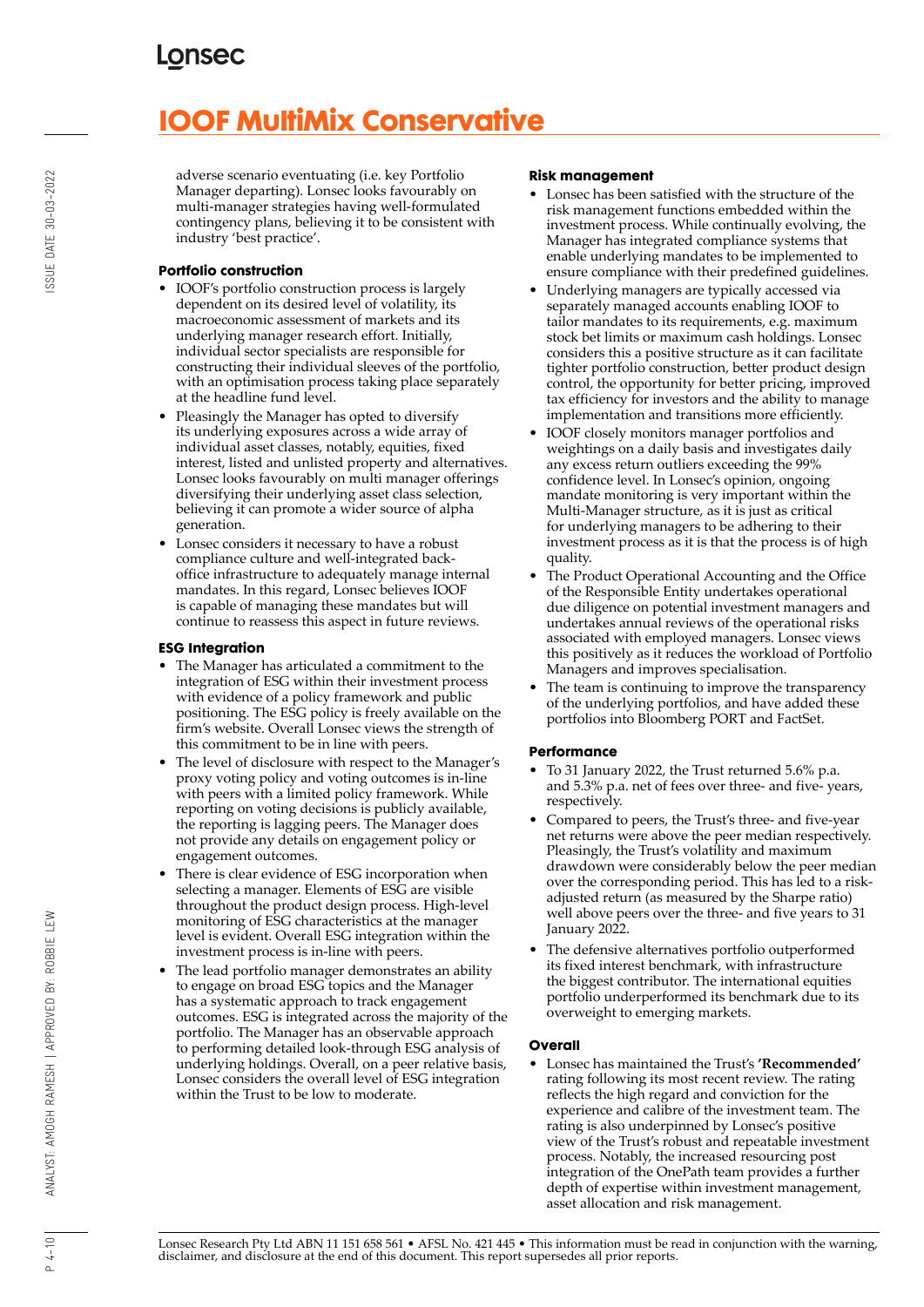# **IOOF MultiMix Conservative**

• Considering the integration of MLC is expected to be a multi-year journey, Lonsec will be closely monitoring the degree of collaboration and realised synergies.

## **People and Resources**

#### **Corporate overview**

Insignia Financial Ltd ('Insignia Financial') is a wealth management company offering products and services across; financial advice and distribution, portfolio and estate administration and investment management.

Insignia Financial is listed on the Australian Stock Exchange (ASX code: IFL). As of 31 December 2021, Insignia Financial had \$325.8bn in Funds Under Management and Administration.

These services are operated through a suite of brands including; IOOF, Shadforth, Lonsdale, Bridges Financial Services, Consultum Financial Advisers, M3 Financial Services, RI Advice, Australian Executor Trustees.

#### **Size and experience**

|                     |                                                               | INDUSTRY /  |
|---------------------|---------------------------------------------------------------|-------------|
| <b>NAME</b>         | POSITION                                                      | <b>FIRM</b> |
| DANIFI FARMER       | CIO                                                           | 26/12       |
| STANI FY YFO        | HEAD OF FOUITIES AND<br>DEPUTY CIO                            | 22/11       |
| MANISH UTREJA       | PORTEOLIO MANAGER<br>SMART CHOICE AND<br>HEAD OF ALTERNATIVES | 22/2        |
| SIMON GROSS         | <b>HFAD OF PROPERTY</b>                                       | 42/18       |
| MARK D'ARCY-BFAN    | ASSFT MANAGER                                                 | 36/3        |
| OSVALDO ACOSTA      | HEAD OF FIXED<br><b>INTEREST ASSETS</b>                       | 21/5        |
| MARK NORDIO         | SENIOR MANAGER -<br>FIXFD INTEREST ASSETS<br>AND STRATEGY     | 28/2        |
| PAUL CRISCI         | PORTFOLIO MANAGER<br>(AUSTRALIAN EQUITIES)                    | 22/4        |
| <b>I IAM WILSON</b> | PORTFOLIO MANAGER<br>(GLOBAL EQUITIES)                        | 18/2        |
| <b>KERRY DUCF</b>   | <b>HFAD OF ASSFT</b><br>ALLOCATION                            | 34 / 2      |
| SIDNEY CHONG        | ASSET ALLOCATION<br>MANAGFR                                   | 31/2        |

The investment team is further supported by Head of Investment Execution Rhodri Payne and Head of Portfolio Implementation David Djukanovic who has three additional members in his team.

The investment team conducts qualitative and quantitative research and provides overall data support and recommendations to the six-member Investment Management Committee ('IMC'). The IMC ultimately considers and approves asset allocation decisions and manager appointments.

The IMC meets bi-monthly or more frequently if required, and comprises Anthony Hodges (Chairman and External Member), Denise Allen and Mary-Anne Nunan (External Members). Daniel Farmer (CIO), Stanley Yeo (Deputy CIO) and Manish Utreja (Head of Alternatives). Osvaldo Acosta has been appointed as Secretary.

Back-office functions are performed by IOOF's Investment Operations Team. Compliance monitoring, custody, unit pricing, registry and financial reporting functions are outsourced to various parties including Insignia Financial and BNP Paribas; while transition management and implementation are performed by a panel of transition managers including Citi, Macquarie, UBS and State Street.

#### **Remuneration**

The investment team is rewarded with a combination of base salary and variable bonus. 70% of the bonus is assessed on fund performance relative to the relevant peer group over one and three year periods, with the other 30% awarded on qualitative factors such as team contribution and client servicing. Members of the investment team may choose to receive their bonus (up to 100% of the base salary) in IFL shares.

#### **Asset consultant**

**EVPERIENCE** 

IOOF has appointed Mercer as its primary external asset consultant since July 2017. The Manager will seek Mercer's consultancy services when performing due diligence on prospective and currently appointed underlying managers, designing neutral benchmarks, stress testing and performing various other risk management functions. Mercer will also provide strategic tilting advice.

## **Asset Allocation**

#### **Strategic asset allocation**

IOOF conducts a formal review of this Trust's SAA on an annual basis. The SAA decision is the single largest contributor to a portfolio's success and is critical for linking the Trust's objectives to investment opportunities. The Manager broadly identifies this process as having two stages. The first involves deciding the broad asset class exposure (core assets). The second stage involves deciding performance enhancing exposures (sub-sectors of core assets and illiquid assets). The process combines both qualitative and quantitative inputs and leverages the resources of Mercer.

IOOF utilises the Mercer Capital Market Simulator, a forecasting and simulation model which allows the integration of multiple global economies, granular analysis on fixed interest assets and rigorous testing of asset models. Mercer's SAA process also involves the Global Portfolio Toolkit, which undertakes risk-based scenario analysis.

Having identified an asset allocation that broadly meets the Trust's objectives, stress testing is applied to review performance under various macroeconomic conditions. This includes different inflationary and GDP environments, as well as extreme equity market simulations. This quantitative input is overlayed with IOOF's qualitative judgement, allowing the Manager to impart their views on the SAA.

The SAA is set from a long term perspective and reviewed on a periodic basis to ensure it remains appropriate. Peer group considerations are taken into account when setting the SAA, however other factors such as potential asset classes are also considered. The following table summarises the current benchmark asset allocations and the bands in which TAA can be implemented as of 31 December 2021:

Lonsec Research Pty Ltd ABN 11 151 658 561 • AFSL No. 421 445 • This information must be read in conjunction with the warning, disclaimer, and disclosure at the end of this document. This report supersedes all prior reports.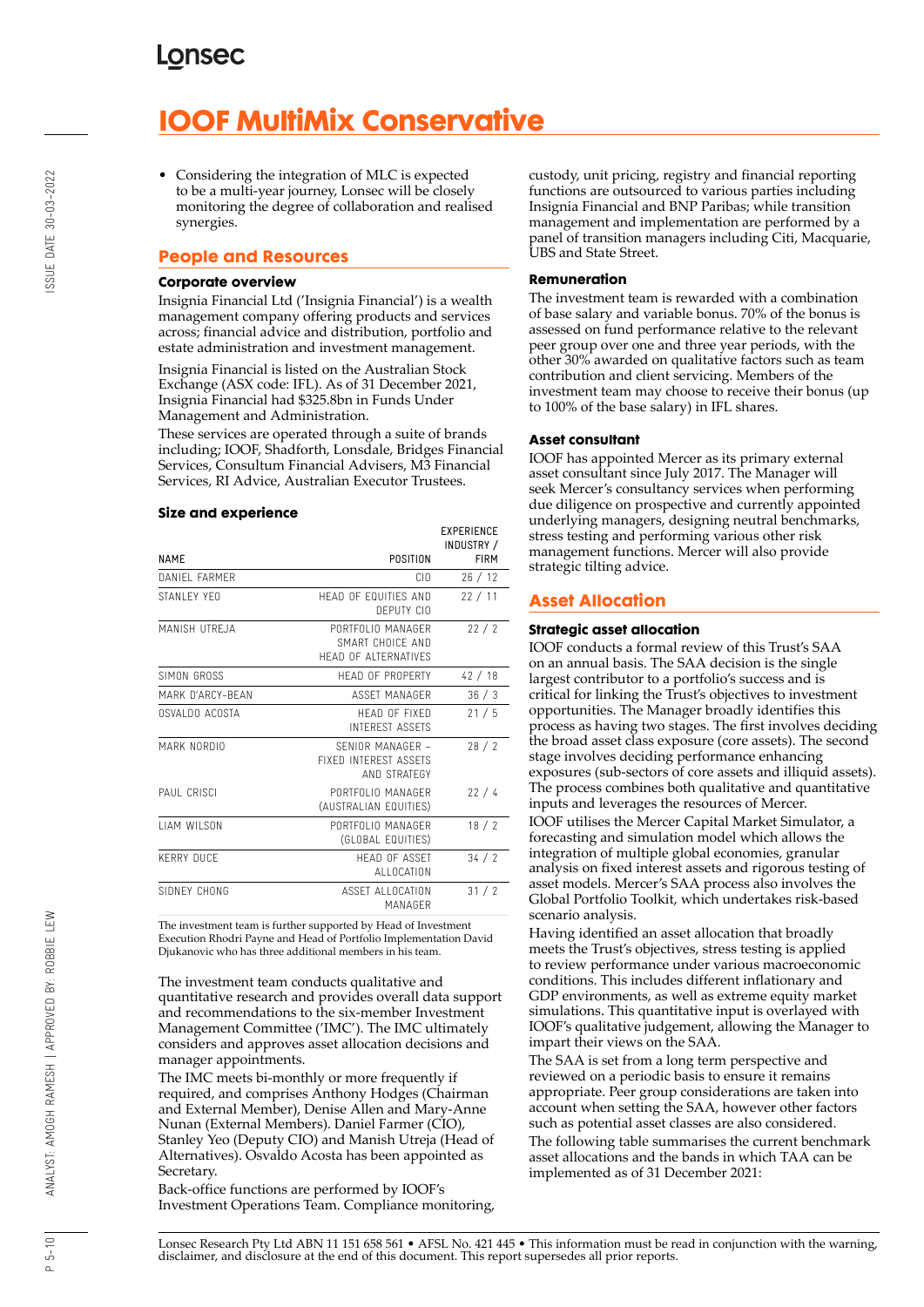# **IOOF MultiMix Conservative**

#### **Asset allocation**

| ASSET CLASS                | SAA<br><b>BENCHMARK</b> | MIN   | MAX | <b>CURRENT</b><br>ALLOCATION |
|----------------------------|-------------------------|-------|-----|------------------------------|
| AUSTRALIAN FOUITIFS        | 9%                      | $0\%$ | 20% | 7.6%                         |
| GLOBAL FOUITIES            | 11%                     | $0\%$ | 25% | 10.0%                        |
| <b>AUSTRALIAN PROPERTY</b> | 6%                      | $0\%$ | 20% | 10.4%                        |
| GLOBAL PROPERTY            | 7%                      | 0%    | 20% | 1.2%                         |
| ALTERNATIVES - GROWTH      | 7%                      | $0\%$ | 15% | 3.2%                         |
| DIVERSIFIED FIXED INTEREST | 42%                     | 30%   | 55% | 44.7%                        |
| ALTERNATIVES - DEFENSIVE   | 6%                      | $0\%$ | 20% | 10.9%                        |
| CASH                       | 77%                     | 10%   | 35% | 12.0%                        |

#### **Tactical/Dynamic asset allocation**

IOOF believes that traditional TAA (comprising a small number of asset class decisions) can be a source of unrewarded risk to investors. As such, IOOF engage in 'Strategic Tilting', or Dynamic Asset Allocation (DAA), whereby occasional deviations from SAA can be made when markets are at extremes. This approach is based on the Manager's view that occasionally, markets exhibiting periods of extreme over and undervaluation present opportunities to buy assets cheaply or reduce risk by selling assets that are overvalued. This is distinct from TAA, as it specifically aims to capture the price adjustment associated with long-term mean reversion. Strategic tilting decisions will have regard for a wide range of information sources, including advice from Mercer, monitoring of hedge funds, and market material from external research houses, investment banks and brokers.

## **Research Approach**

#### **Overview**

IOOF's integrated quantitative and qualitative investment process aims to establish a narrow universe of funds that have been filtered by various criteria including IOOF's house views on suitable styles of managers for given asset classes and managers rated highly by Mercer. Qualitative research then focuses on the firm's background and history, the key people and resources, investment style and strategy, portfolio construction, and constraints.

#### **Screening of Managers**

IOOF places a strong emphasis on active risk budgeting when in the Portfolio Construction process, and therefore identifies the type of managers/mandates required to fulfil particular roles within the available tracking error budget. As such, managers who would be unlikely to fulfil a certain role within the portfolio will be screened out. This approach allows IOOF to minimize the universe of products to a manageable size rather than considering all available managers in each asset class. For example, IOOF's house view on Australian equities is that well-resourced active managers, with strong alignment of interest between investment staff and investors with relatively low funds under management, are most likely to outperform, and so will dedicate the research effort to these types of managers as opposed to the entire Australian equity universe.

IOOF also has access to Mercer's Global Investment Manager Database ('GIMD') to enhance the scope of their research capability and as an additional tool for filtering to identify the most suitable funds. GIMD is an online database that encapsulates information ranging from manager research notes, historical performance statistics, ideas emerging in other markets, and economic research on approximately 5,300 managers and 26,000 funds.

Typically, IOOF will focus its research on managers rated B+ or higher by Mercer. However, the discovery of managers may be sourced through any source including Mercer, directly by IOOF, through existing networks and contacts with other industry participants, such as managers, consultants or superannuation plan operators. The IOOF investment team are encouraged to have a wide opportunity set for investment ideas.

#### **Research focus**

The list of potential managers identified as research priorities by the screening process will then be subject to additional research by the IOOF team before they can be included in a portfolio. This 'double' layer of manager research typically ensures that final funds in the portfolios have undergone a rigorous review process.

IOOF undertakes a mix of both qualitative and quantitative research. From a qualitative perspective, IOOF considers factors such as the firm's background and history, financial position, the calibre of key decision makers and the depth of available resources, investment strategy and style, idea generation and portfolio construction processes and implementation constraints. The types of quantitative analysis conducted will include various types of performance, return and style based analytics and various types of portfolio holdings based attribution, and risk factor analytics.

## **Portfolio Construction**

#### **Overview**

IOOF's primary objective with respect to the determination of manager weightings is to achieve a style neutral portfolio free from any undesired systematic style, capitalisation or other factor biases relative to the relevant benchmark. Manager weightings are also determined via an assessment of contribution to total active risk to ensure no one manager has a disproportionate expected contribution. However, a manager's contribution to total active risk is not considered in isolation but with reference to the correlation of its excess returns with other managers and the objective of the product.

To summarise the actual portfolio construction process, in the first instance, active risk and return targets are set for the Trust's risk profile. The tracking error or risk budget is then apportioned between allowable asset classes based on IOOF's house views of the available risks and opportunities. Finally, managers are selected and blended to fill the risk budget, with each manager's contribution to risk being commensurate with their expected contribution to the alpha target. The number and style of managers within each asset class are also pre-determined according to IOOF's house view. Manager blending is conducted following both qualitative and quantitative assessments. The qualitative analysis includes a comparative analysis of each manager and the diversification benefits they offer. Quantitative analysis includes factors such as; correlation, historical returns, style biases, capitalisation analysis, regression analysis and various risk analytics.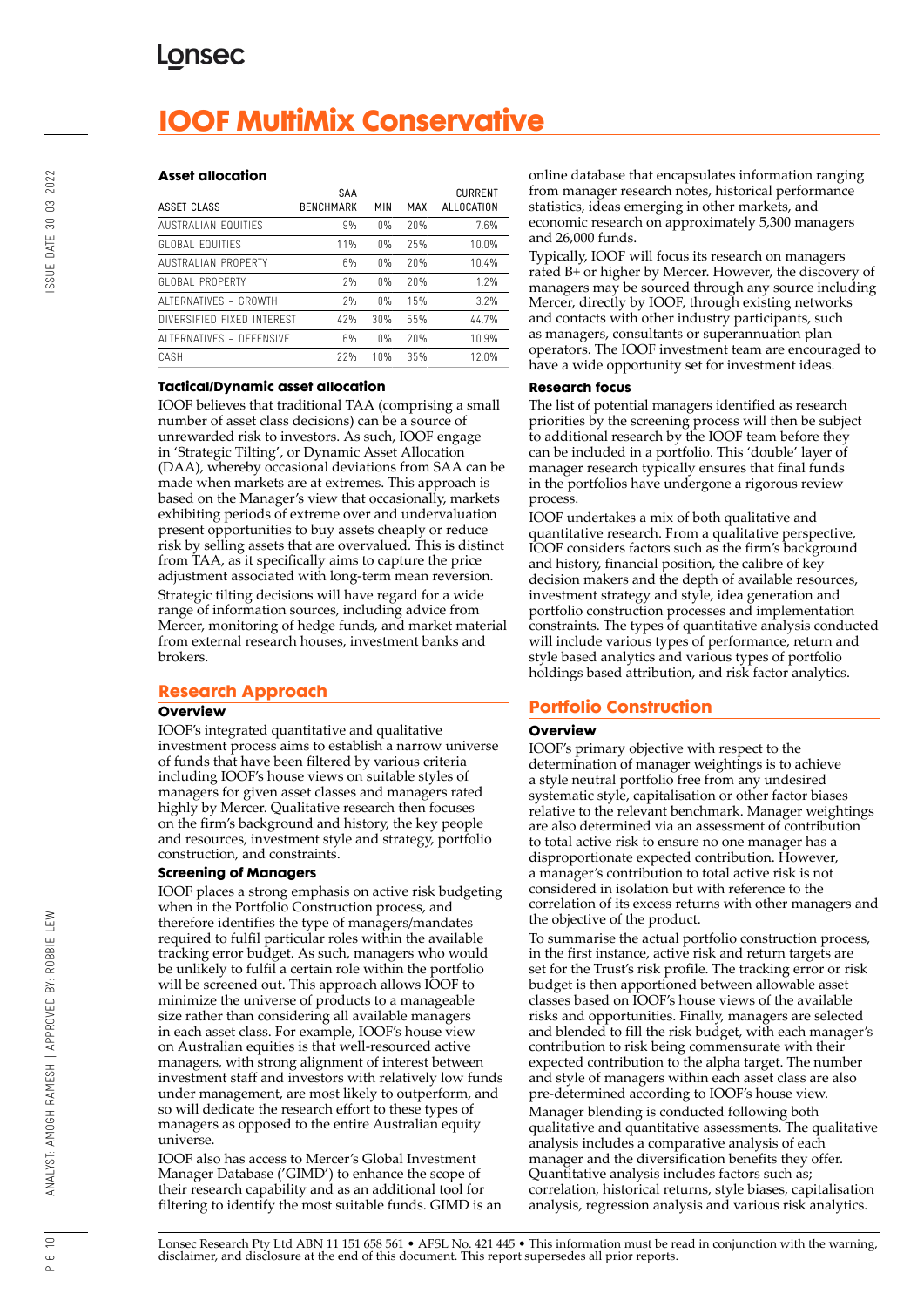# **IOOF MultiMix Conservative**

Prior to submitting a manager recommendation to the IMC, the recommendation is peer-reviewed by the Investment Manager Peer Review Group. This group consists of senior investment professionals (Chief Investment Officer and Portfolio Managers) that are ultimately responsible for the review of manager proposals before being formally considered by the IMC. This ensures any manager proposal to the IMC has been rigorously peer-reviewed as a means of quality control and to minimise individual bias and subjectivity. It is also a means to consider the manager proposal in a total portfolio context.

## **Underlying manager allocation**

The following summarises the underlying managers within the Trust as of 31 December 2021. Consistent with IOOF's aim of broad style neutrality, there is a selection of managers with varying investment styles within each asset class.

### Australian Equities

- Plato
- Lazard
- AllianceBernstein L.P.
- Invesco Australia

### Global Equities

- Antipodes Global Investment Partners
- Wellington Management Company, LLP
- Alphinity
- TT International
- EAM Investors
- THB International
- Northern Trust
- Royal London

## Australian Listed Property

- Fidante Partners
- Legg Mason Martin Currie
- Global Listed Property
- Pendal
- Cohen & Steers Capital Management, Inc.

## • Resolution Capital Limited

#### Australian Unlisted Property

• IOOF Investment Services Ltd

## Australian Fixed Interest

- Janus Henderson Global Investors
- Western Asset Management
- Ardea Investment Management
- Metrics Credit Partners

## Global Fixed Interest

- PGIM Australia Pty Ltd
- Brandywine Global Investment Management
- Bentham
- Stone Harbor
- Western Asset Management

## Alternatives – Growth

- Pantheon Ventures (Guernsey) Ltd
- Benefit Street Partners
- Riverstone Holdings LLC
- The Blackstone Group
- LGT Capital Partners
- Mount Kellett Capital Partners, L.P.
- nabInvest Capital Partners Pty Ltd
- Newbury Partners LLC
- Performance Equity Management, LLC
- Continuity Capital Partners Ltd
- Perry Partners International Inc.
- ONCAP
- CHAMP Group
- Warburg Pincus
- Metrics Credit Partners
- Berkshire

### Alternatives – Defensive

- Infrastructure Capital Group
- EIG Global Energy Partners
- GSO Capital Partners
- Highstar Capital
- Pinebridge
- Metrics Credit Partners
- Palisade Investment Partners

## • Tanarra

### **Cash**

- Janus Henderson Global Investors
- IOOF Investment Services Ltd
- Pendal

## **Risk Management**

#### **Risk limits**

All underlying managers are subject to constraints as specified in an investment management agreement. Most underlying managers are accessed via separately managed accounts. This enables IOOF to tailor mandates to its requirements, for example, maximum stock bet limits or maximum cash holdings. The risk tools employed by IOOF include Bloomberg, Factset, and BARRA. Risk analysis is also completed by Mercer, whenever a change to the portfolio is proposed.

## **Risk monitoring**

The IOOF investment manager monitoring process consists of a number of prescribed stages. This includes the review of monthly investment reports, review of quarterly manager questionnaires, formal quarterly manager interviews, quarterly manager review notes, ongoing quantitative performance analytics, and ongoing review of external research. Quarterly Manager Questionnaires cover not only risk and performance but also any changes or developments in people or processes. Formal manager interviews (and site visits where practical) are also conducted on an ad-hoc basis where required.

Manager weightings are monitored on a daily basis and are rebalanced on an ongoing basis using cashflows. Using cashflows in this way means that active rebalancing of the portfolio is rarely required which minimises turnover and transaction costs/tax implications.

Product Operational Accounting and the Office of the Responsible Entity works with the Investment Team

 $P 7 - 10$ 

ANALYST: AMOGH RAMESH | APPROVED BY: ROBBIE LEW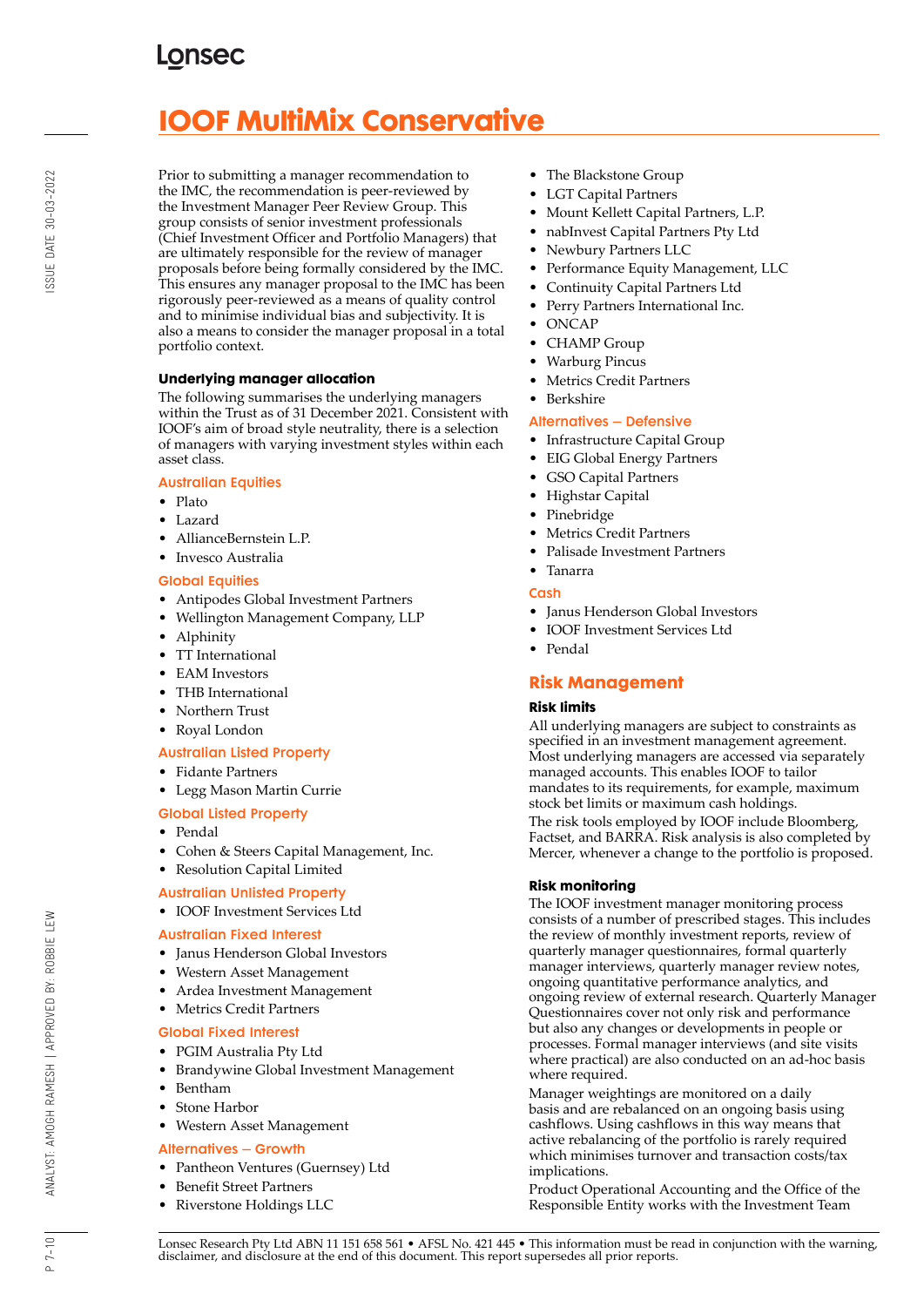# **IOOF MultiMix Conservative**

to review and assess the operational capabilities of all manager appointments.

This team also monitors, reviews and assesses the operational risks associated with employed Investment Managers on an annual basis.

Operational due diligence includes a review of the systems, policies, processes and resources managers have in place to monitor and manage operational risk exposures. Reviews typically focus on the below areas:

- Professional indemnity insurance
- Auditing Practices (with reference to GS007 requirements)
- Organisational structures
- Business Continuity Management
- Policy Summaries
- Risk Management Approaches
- Investment Compliance
- Breaches & Incidents

#### **Implementation**

Portfolio allocations are monitored daily and rebalanced as necessary (subject to a tolerance range of +/-3% at the asset class level and +/-5% at the manager level). Cashflows are actively used to rebalance the portfolio on an ongoing basis, so the tolerance bands are rarely breached. Cashflows are allocated using a proprietary cashflow management system which allows for straight through processing to underlying investment managers.

External transition managers are appointed from a panel at 'arms length' to ensure that objectivity is maintained. Custody, unit pricing, registry and financial reporting functions are outsourced to various parties including IOOF and BNP Paribas.

#### **Currency management**

The Manager has discretion in what portion of its underlying portfolio will be hedged back to the Australian Dollar. Consequently, returns will often be partially affected by movements in the Australian Dollar versus other currencies globally.

Currency hedging will typically take place within the underlying mandates, with the exception of the global equities asset class where currency hedging is undertaken via an overlay on the aggregate portfolio.

#### **Risks**

**An investment in the Trust carries a number of standard investment risks associated with investment markets. These include economic, market, political, legal, tax and regulatory risks. Investors should read the PDS before making a decision to invest or not invest. Lonsec considers the major risks to be:**

#### **Market risk**

Investment returns are influenced by the performance of the market as a whole. This means that your investments can be affected by things like changes in interest rates, investor sentiment and global events, depending on which markets or asset classes you invest in and the timeframe you are considering.

#### **Security and investment-specific risk**

Within each asset class and each fund, individual securities like mortgages, shares, fixed interest securities or hybrid securities can be affected by risks that are specific to that investment or that security. For example, the value of a company's shares can be influenced by changes in company management, its business environment or profitability. These risks can also impact on the company's ability to repay its debt.

#### **Currency risk**

Investments in global markets or securities which are denominated in foreign currencies give rise to foreign currency exposure. This means that the value of these investments will vary depending on changes in the exchange rate.

#### **Other risks**

Please refer to the Trust's PDS for more details on items identified by the Responsible Entity and Manager including Liquidity Risk, Counterparty Risk, Legal and Regulatory Risk.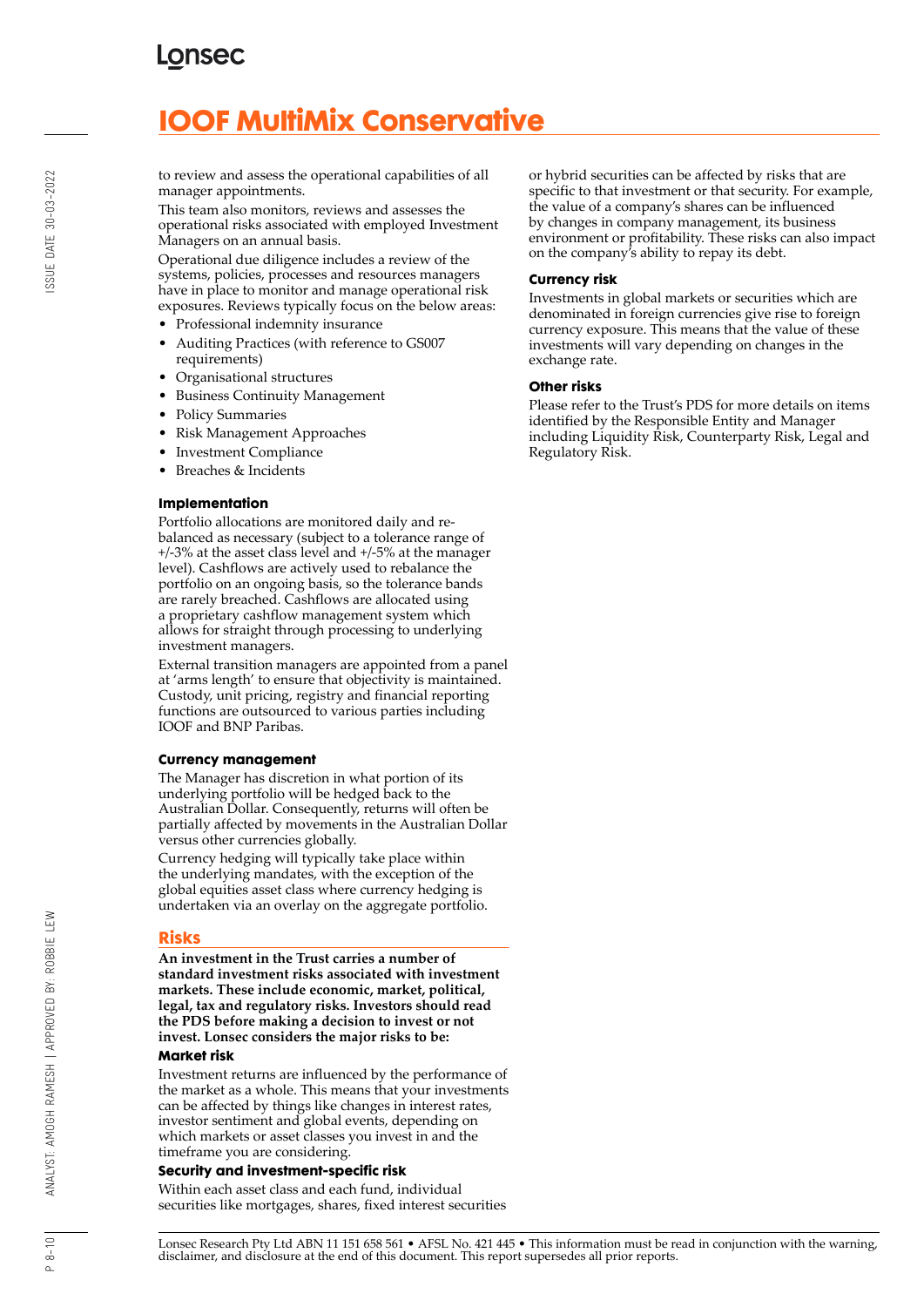# **IOOF MultiMix Conservative**

## **Quantitative Performance Analysis - annualised after-fee % returns (at 31-1-2022)**

### **Performance metrics**

| נטוושוועט ווערוויטוו        |             |             |             |             |             |             |         |             |
|-----------------------------|-------------|-------------|-------------|-------------|-------------|-------------|---------|-------------|
|                             | 1 YR        |             | 3 YR        |             | 5 YR        |             | 10 YR   |             |
|                             | <b>FUND</b> | PEER MEDIAN | <b>FUND</b> | PEER MEDIAN | <b>FUND</b> | PEER MEDIAN | FUND    | PEER MEDIAN |
| PERFORMANCE (% PA)          | 4.65        | 3.89        | 5.56        | 4.44        | 5.27        | 4.17        | 6.13    | 5.32        |
| STANDARD DEVIATION (% PA)   | 2.50        | 3.18        | 3.51        | 5.00        | 2.99        | 4.10        | 2.88    | 3.76        |
| EXCESS RETURN (% PA)        | 0.61        | $-0.15$     | 0.18        | $-0.94$     | 0.03        | $-1.08$     | $-0.15$ | $-0.96$     |
| OUTPERFORMANCE RATIO (% PA) | 50.00       | 41.67       | 47.22       | 41.67       | 46.67       | 37.50       | 45.83   | 39.58       |
| WORST DRAWDOWN (%)          | $-1.15$     | $-1.88$     | $-4.40$     | $-7.30$     | $-4.40$     | $-7.30$     | $-4.40$ | $-8.00$     |
| TIME TO RECOVERY (MTHS)     | <b>NR</b>   | <b>NR</b>   | 7           | R           | 7           | 8           | 7       | 8           |
| SHARPE RATIO                | 1.85        | 1.09        | 1.42        | 0.78        | 1.40        | 0.76        | 1.47    | 0.97        |
| INFORMATION RATIO           | 0.38        | $-0.12$     | 0.11        | $-0.72$     | 0.02        | $-0.85$     | $-0.14$ | $-0.78$     |
| TRACKING ERROR (% PA)       | 1.59        | 1.42        | 1.67        | 1.82        | 1.37        | 1.49        | 1.08    | 1.27        |

PRODUCT: IOOF MULTIMIX CONSERVATIVE

LONSEC PEER GROUP: MULTI-ASSET - 21-40% GROWTH ASSETS - MULTI-MANAGER PRODUCT BENCHMARK: LONSEC STRATEGIC MULTI-ASSET (TRADITIONAL) 30% GROWTH INDEX

CASH BENCHMARK: BLOOMBERG AUSBOND BANK BILL INDEX AUD

TIME TO RECOVERY: NR - NOT RECOVERED, DASH - NO DRAWDOWN DURING PERIOD





LONSEC STRATEGIC MULTI-ASSET (TRADITIONAL) 30% GROWTH INDEX

## **Risk-return chart over three years**



OIOOF MULTIMIX CONSERVATIVE

◆ LONSEC STRATEGIC MULTI-ASSET (TRADITIONAL) 30% GROWTH INDEX

**APEER MEDIAN** 

· PEERS

## **Quartile chart — performance**



**AIOOF MULTIMIX CONSERVATIVE** 

· LONSEC STRATEGIC MULTI-ASSET (TRADITIONAL) 30% GROWTH INDEX

N: NUMBER OF ACTIVE FUNDS

## **Quartile chart — risk**



**AIOOF MULTIMIX CONSERVATIVE** 

· LONSEC STRATEGIC MULTI-ASSET (TRADITIONAL) 30% GROWTH INDEX

N: NUMBER OF ACTIVE FUNDS